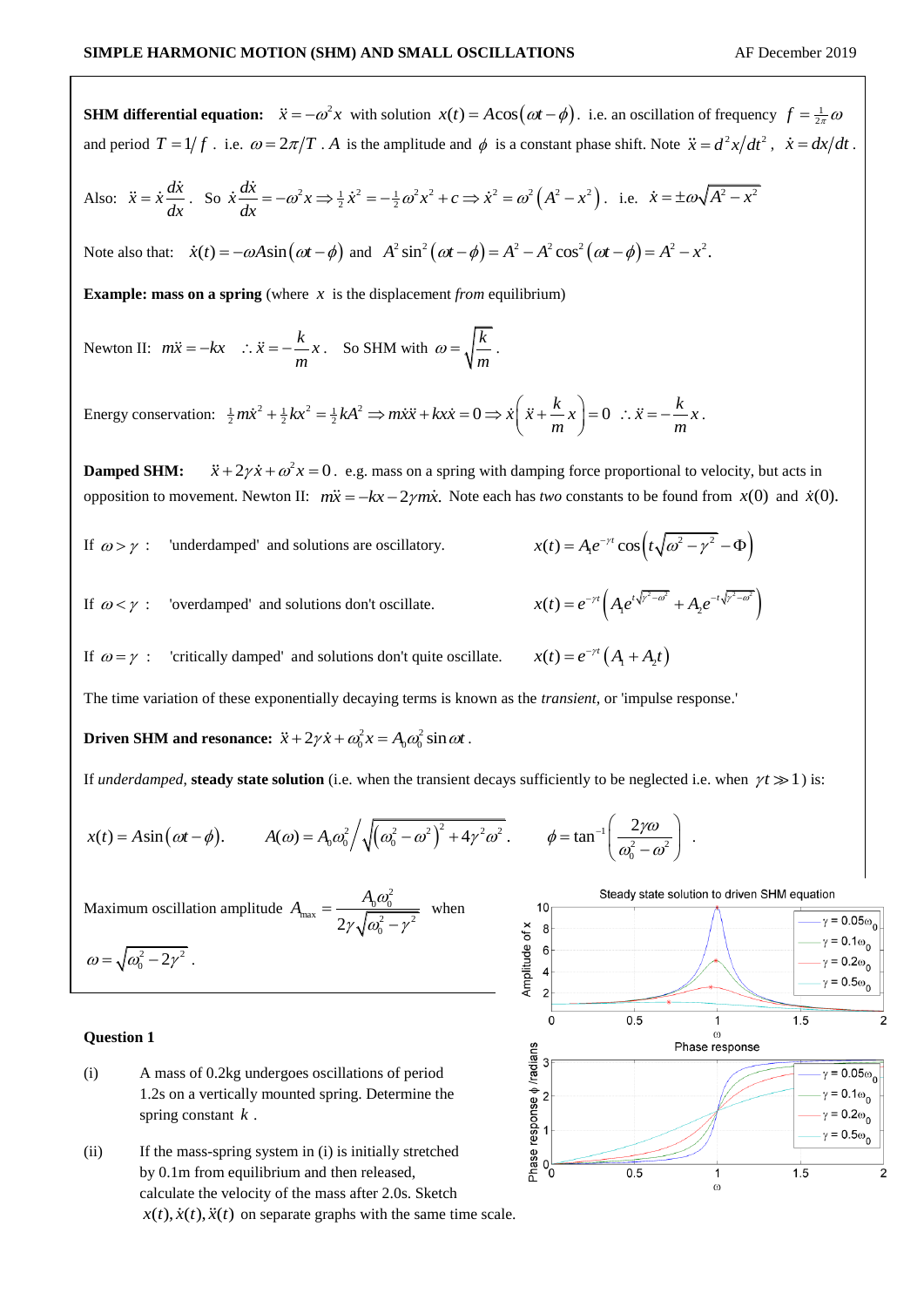- (iii) Determine expressions for the time variation of (a) kinetic energy and (b) potential energy for the mass-spring system in (i),(ii). On the same graph, sketch kinetic energy, potential energy and total energy vs time for at least two periods.
- (iv) A rubber duck is placed in a bath. The duck has an in-built accelerometer with a USB stick memory for data logging. Analysis of the bobbing motion of the duck results in a straight line correlation between acceleration  $\ddot{x}$ (in cm/s<sup>2</sup>) and displacement x (in cm) of the form  $\ddot{x} = -223.8x$ . Determine the period of the oscillation in s.
- (v) A charged ping-pong ball can be made to oscillate between two metal plates, both carrying the same charge with the same sign as the charge on the ping-pong ball. The ball has a displacement  $x$  of 2.0cm, a velocity of  $-3.0$ cm/s and an acceleration of  $-4.0$ cm/s at  $t = 0.0$ s. Determine  $A, \omega, \phi$  and hence sketch  $x(t)$  for two periods.
- (vi) A long pendulum of length *l* undergoes small oscillations with period  $T = km^A g^B l^C$ . *m* is the mass of the pendulum bob and  $g$  is the strength of gravity.  $k$  is a dimensionless constant.
	- (a) Use dimensional analysis to find A, B, C and hence show that  $T = k \sqrt{l/g}$ .
	- (b) As you will prove later (Q2),  $k = 2\pi$ . The First Church of Mars conducts commences Wednesday services with a swing of a 3.14m pendulum, starting from rest at a maximum angle of  $10^{\circ}$ . Calculate the period of the pendulum, and its maximum speed. Hence sketch  $\theta(t)$  and  $\dot{\theta}(t)$ .  $g_{\text{max}} = 3.72 \text{m/s}^2$ .
- (vii) The suspension in an old car is *underdamped*. When the car hits a bump, it oscillates with frequency 5Hz. A particular bump causes a oscillation of initial amplitude 10cm, starting from rest. Assuming the damping constant  $\gamma = \frac{1}{10} \omega$ , determine an equation for the subsequent motion, and sketch it. What is the amplitude and velocity after 0.15s? Note:  $x(t) = Ae^{-\gamma t} \cos(t\sqrt{\omega^2 - \gamma^2} - \phi)$  and  $= Ae^{-\gamma t} \cos\left(t\sqrt{\omega^2-\gamma^2}-\phi\right)$  and  $\omega = 2\pi f \times \left(1-\frac{\gamma^2}{\omega^2}\right)^{-\frac{1}{2}}$  $=2\pi f \times (1-\frac{r^2}{a^2})^{-\frac{1}{2}}$ .
- (viii) A swing at a children's playground for danger-seeking nieces of Physicists is  $l = 4.2$ m long. It can be modeled as a simple pendulum of period  $T = 2\pi \sqrt{l/g}$  where  $g = 9.81 \text{m/s}^2$ . The swing is driven by a sinusoidal driving force of frequency  $f = \frac{1}{2\pi} \omega$ , such that he (angular) motion of the swing is described by the differential equation  $\ddot{\theta} + \frac{\pi}{6T} \dot{\theta} + \left(\frac{2\pi}{T}\right)^2 \theta = \left(\frac{2\pi}{T}\right)^2 \frac{\pi}{36} \sin \omega t$ . Use this information to sketch the amplitude and phase responses (i.e. vs  $\omega$ ) of the steady-state oscillation. Use the formulae for damped SHM on page 1 without proof.
- $(ix)$  If the children's swing in (vii) was critically damped, determine the equation of motion  $\theta(t)$ , assuming that the swing is released from rest at  $\theta = \frac{\pi}{6}$  radians. Assume the sinusoidal driving force machine has been turned off.
- $(x)$  Show that the transient responses  $x(t)$  for (a) underdamped; (b) overdamped; (c) critically damped SHM systems described on page 1 are indeed solutions to  $\ddot{x} + 2\gamma \dot{x} + \omega^2 x = 0$ . *Tedious calculus but good for you!*

Question2 A pendulum of length *l* consists of a light inextensible string, supporting a small mass *m*. The top of the string is fixed in position, and the only significant forces on the mass are gravity (with strength *g* ) and the tension in the string.

- (i) Draw a diagram to represent the situation and then write down Newton II in radial and tangential directions. Show that for small angles, where  $\sin \theta \approx \theta$ , the motion is SHM with period  $\tau = 2\pi \sqrt{l/g}$ .
- (ii) What will a graph of  $\theta$  vs  $\omega\theta$  look like for the (SHM) motion? What would happen if there was damping? Assume the pendulum is released from rest i.e.  $\theta(t) = \theta_0 \cos \omega t$ .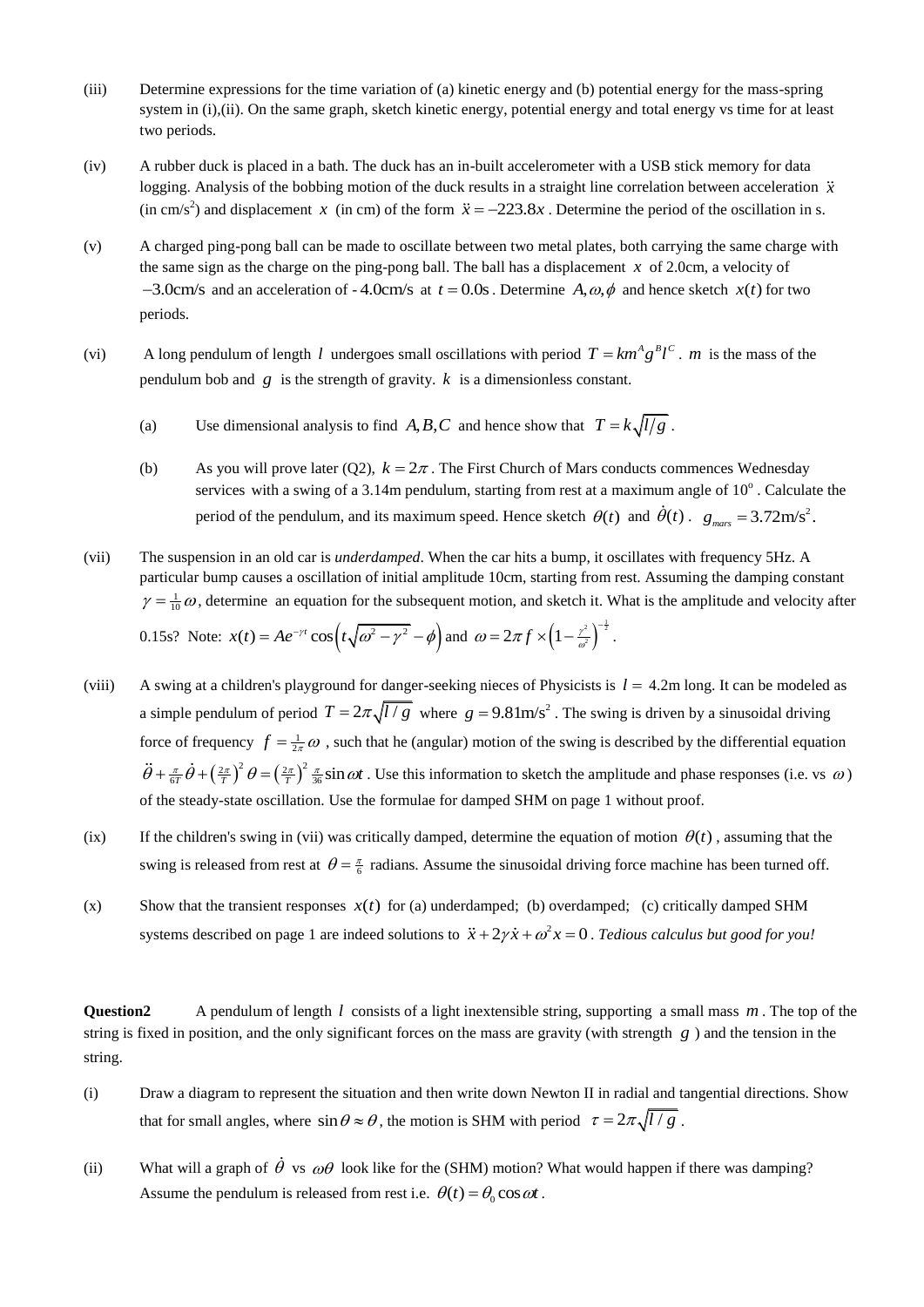(iii) *Without* using the small angle approximation, use energy conservation to derive an expression of how the speed of the mass varies with  $\theta$ , and sketch this. Determine an equation for the  $\theta$  variation of string tension  $T$ , and sketch this too. Assume there is no damping and therefore no loss of energy.